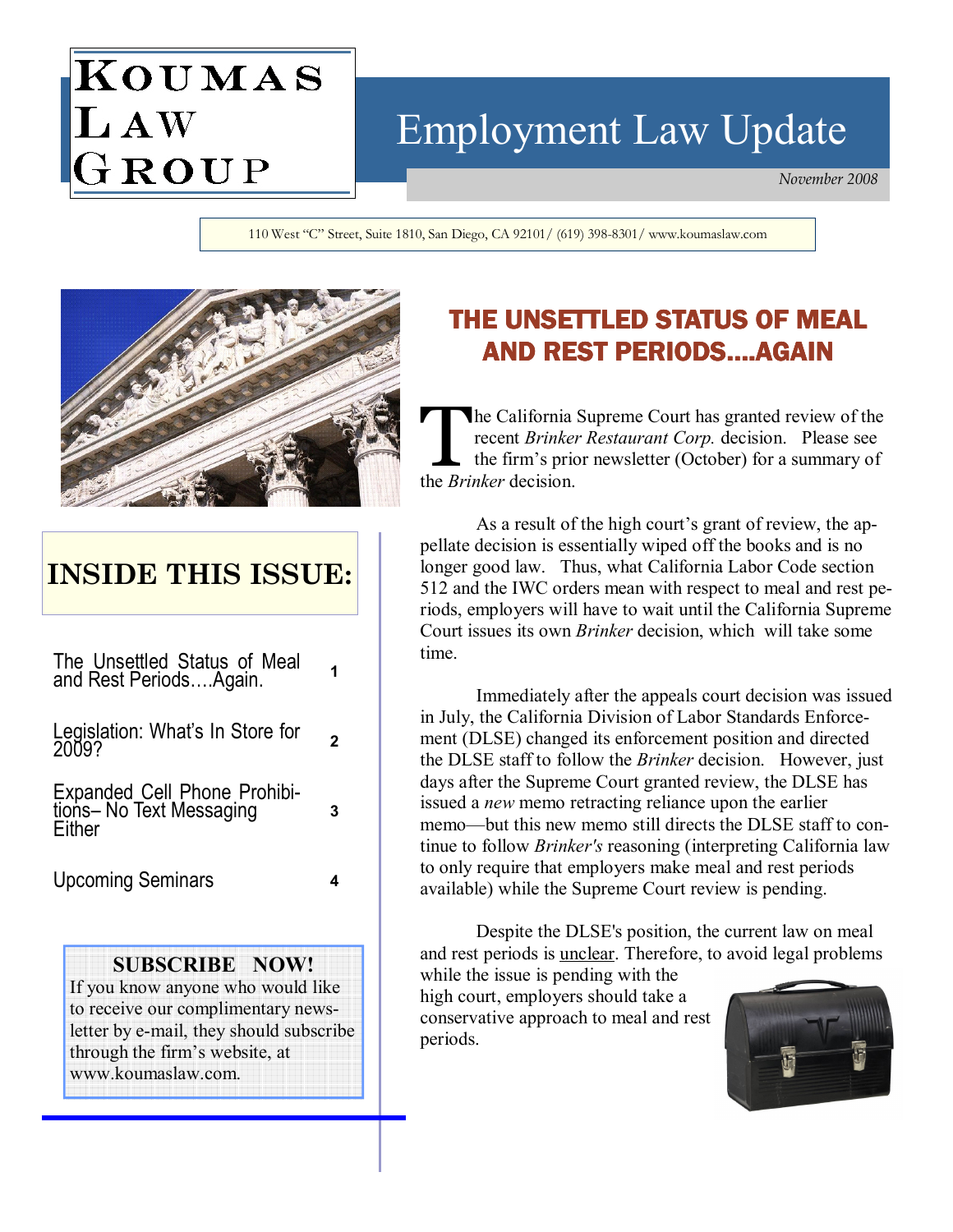

## Take Away Tips

1. Have a meal and rest break policy containing "must" and "shall" to emphasize that you authorize employees to take meal and rest periods.

2. Review internal procedures to determine whether there are impediments to employees taking their required breaks.

3. Require employees to record on time cards the stop and start times of their meal breaks, and review time cards to ensure compliance.

4. Have employees acknowledge on time cards that they actually took their meal periods of at least 30 minutes and were provided time to take rest periods.

For assistance with drafting such policies, you can contact Elizabeth Koumas, at (619) 398-8301, or ejk $@k$ oumaslaw.com.



# LEGISLATION: WHAT'S IN STORE FOR 2009?

W ith 2009 closing in, Governor Schwarzenegger completed his review of pending legislation, after an 85 day historic delay in passing the state budget. While many workplace-related bills were approved by the state pending legislation, after an 85 day historic delay in passing the state budget. While many workplace-related bills were approved by the state Senate and Assembly, Gov. Schwarzenegger vetoed all but a handful of them. In fact, the governor vetoed 35 percent—a record—of all bills sent to him, following the historic 85-day delay in passing a state budget and the governor's vow not to sign any legislation until the impasse ended.

When a budget was finally reached, the governor had just 10 days to review bills on his desk. and he announced that the time crunch forced him "to prioritize the bills sent to my desk at the end of the year's legislative session. Given the delay, I am only signing bills that are the highest priority for California."

 The standoff between the governor and legislature means that California employers will have to contend with just a few new laws come January 2009. The new laws include:

A.B. 10 amends the Labor Code to add an annual income restriction for exempt computer software professionals who are paid on salary. Under existing law, to qualify as exempt, computer software pros must be paid at rate of at least \$36/hour, on an hourly basis. The amendment also permits exemption where the employee is paid an annual salary of at least \$75,000, paid at least monthly, and in a monthly amount of not less than \$6,250.

A.B. 2181 makes changes to the way that reports of occupational injury or illness are filed. The Division of Workers' Compensation is charged with publishing a new form for this purpose. Employers will be required to report injuries/illnesses on the form, and the insurer (or self-insured employer) will then have to report the information electronically to the DWC.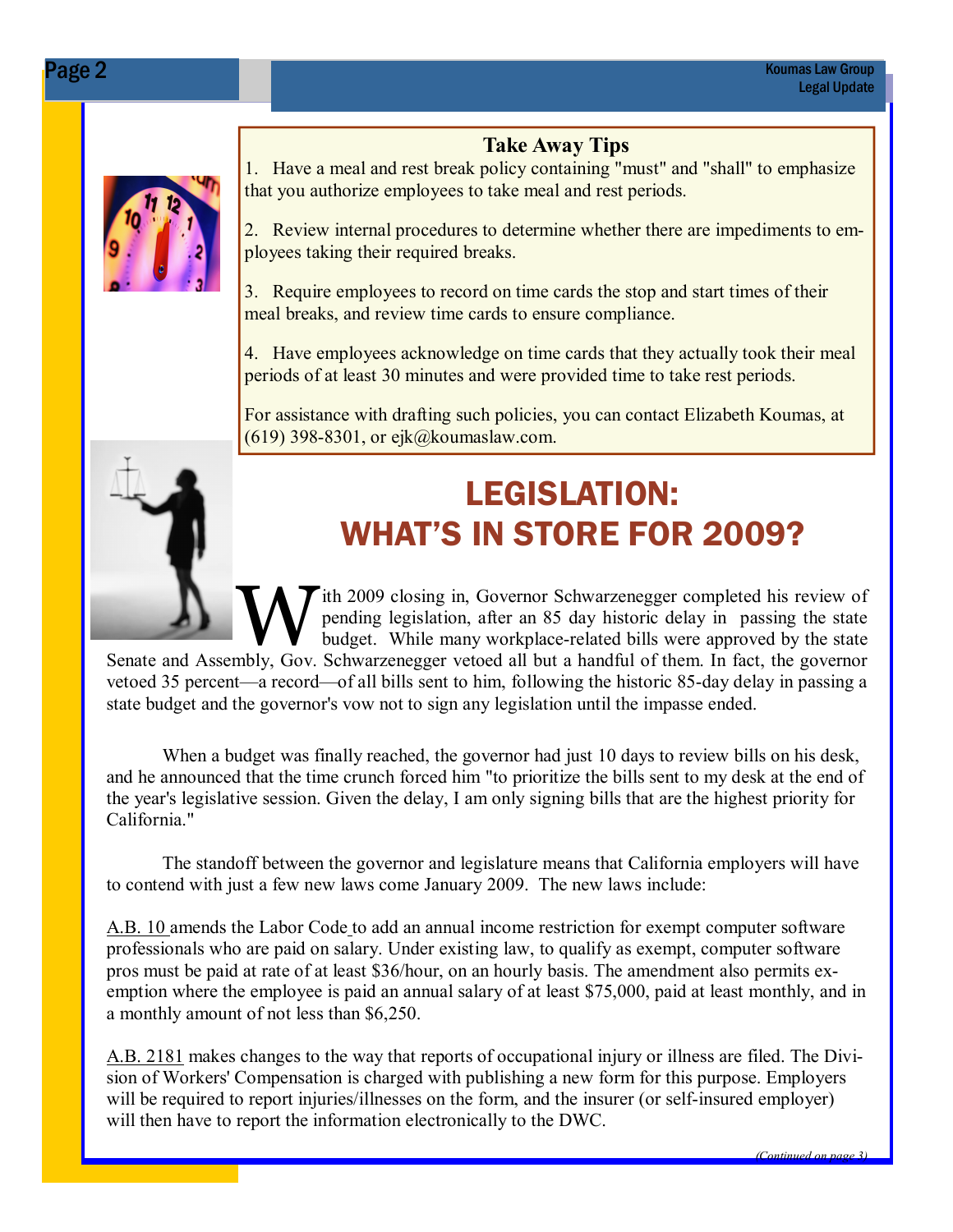#### (Continued from page 2)

A.B. 2654 harmonizes anti-discrimination provisions in a range of state laws—including those dealing with discrimination in contracting, insurance, and workers' compensation—to ensure that the anti-bias protections track those in the Unruh Civil Rights Act and the Fair Employment and Housing Act.

S.B. 28 expands existing prohibitions on using cell phones while driving to bar text messaging, emailing, and instant messaging while driving. (See next page for details.)

 Some of the bills submitted for consideration, which would have impacted businesses, but were vetoed by the Governor include the following:

- A.B. 2279 would have crated protections from discharge for employees who use medical marijuana prescribed by a physician. It was intended to overturn the California Supreme Court ruling that existing laws do not limit an employer's authority to discharge employees for violating federal drug laws.
- A.B. 2874 would have wiped out the \$150,000 cap on damages that the FEHC could award in administrative hearings.
- A.B. 2918 would have limited the circumstances under which an employer could obtain a consumer credit report for applicants or employees.
- A.B. 3063 would have expanded the California's background check restrictions to prohibit employers from asking applicants about certain criminal convictions.
- S.B. 1661 would have held that an individual who was discharged or quit as a result of taking baby-bonding leave under California's paid family leave insurance program, left the job with good cause for purposes of qualifying for unemployment insurance benefits.
- S.B. 840 would have created a single payer health care system in California, funder partially by employer contributions.
- S.B. 1583 would have imposed penalties on non-attorney consultants who knowingly provided erroneous advice on classifying workers as independent contractors to avoid employee status.

# EXPANDED CELL PHONE PROHIBITIONS– NO TEXT MESSAGING EITHER



Iffective immediately upon passage, Senate Bill 28 expands existing prohibitions on using cell phones while driving to bar text messaging, emailing, and instant messaging while driving and imposes a \$20 fine for the first tions on using cell phones while driving to bar text messaging, emailing, and and \$50 for subsequent violations.

 The new law makes it an infraction to drive a motor vehicle while using an electronic wireless communications device to write, send, or read a text message. This covers any use of an electronic